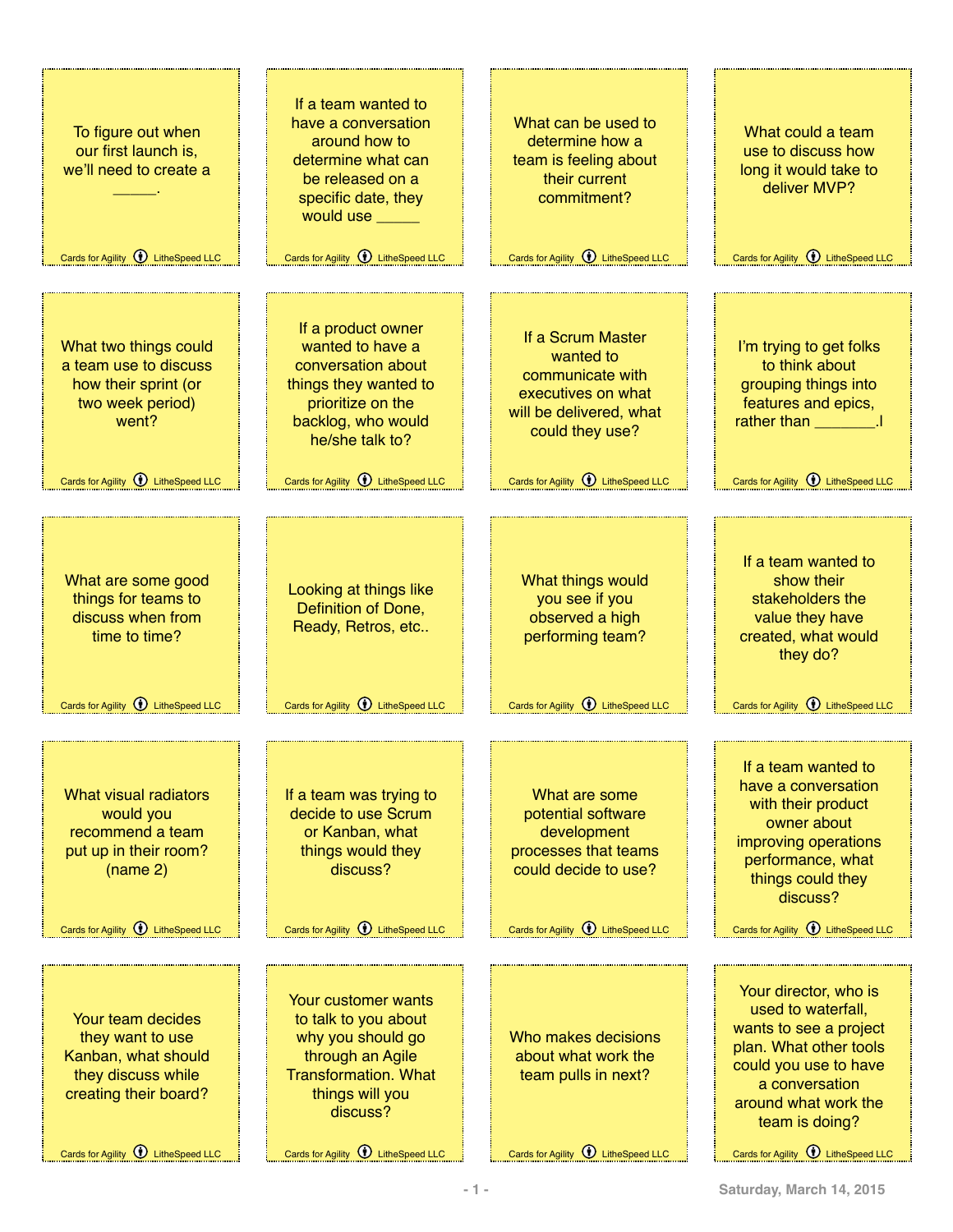| Your stakeholder<br>wants to see the<br>value that your team<br>is delivering, what<br>things could you do or<br>discuss with her to<br>help her see what's<br>been accomplished?<br>Cards for Agility <b>1</b> LitheSpeed LLC | The best thing about<br><b>Agile Deliery is</b><br>Cards for Agility <b>1</b> LitheSpeed LLC | Just how many<br>will we need<br>to complete this<br>story?<br>Cards for Agility $\bigcirc$ LitheSpeed LLC | <b>When Scaling agile</b><br>you will need a lot<br>more $\_\_\_\_\_\$ .<br>Cards for Agility $\bigcirc$ LitheSpeed LLC |
|--------------------------------------------------------------------------------------------------------------------------------------------------------------------------------------------------------------------------------|----------------------------------------------------------------------------------------------|------------------------------------------------------------------------------------------------------------|-------------------------------------------------------------------------------------------------------------------------|
|                                                                                                                                                                                                                                |                                                                                              |                                                                                                            |                                                                                                                         |
| If a developer has an<br>issue completing the<br>sory they should                                                                                                                                                              | If you haven not<br>brought up an<br>impedement yet,<br>when should you talk<br>about it?    | creates tasks<br>for all the work?                                                                         | The only thing more<br>powerful than<br>is the<br>(name 2)                                                              |
| Cards for Agility <b>1</b> LitheSpeed LLC                                                                                                                                                                                      | Cards for Agility <b>1</b> LitheSpeed LLC                                                    | Cards for Agility <b>1</b> LitheSpeed LLC                                                                  | Cards for Agility <b>1</b> LitheSpeed LLC                                                                               |
|                                                                                                                                                                                                                                |                                                                                              |                                                                                                            |                                                                                                                         |
| s great but<br>is better.<br>(name 2)<br>Cards for Agility <b>1</b> LitheSpeed LLC                                                                                                                                             | The testers were<br>hoping for more<br>Cards for Agility <b>1</b> LitheSpeed LLC             | What is causing the<br>team to slow down?<br>Cards for Agility <b>1</b> LitheSpeed LLC                     | The only thing better<br>than fast delivery is,<br>fast ______.<br>Cards for Agility $\bigcirc$ LitheSpeed LLC          |
|                                                                                                                                                                                                                                |                                                                                              |                                                                                                            |                                                                                                                         |
| Teams working at a<br>distance must find a<br>way to $\frac{1}{\sqrt{1-\frac{1}{2}}}\cdot$                                                                                                                                     | What key thing does<br>SAFe <sup>®</sup> require?                                            | You always need<br>more ________than<br><b>Example 10 constructs</b><br>robust delivery.                   | The best place for a<br>project manager on<br>the team is ________.                                                     |
| Cards for Agility <b>1</b> LitheSpeed LLC                                                                                                                                                                                      | Cards for Agility $\bigcirc$ LitheSpeed LLC                                                  | Cards for Agility <b><i>Q</i></b> LitheSpeed LLC                                                           | Cards for Agility $\bigcirc$ LitheSpeed LLC                                                                             |
|                                                                                                                                                                                                                                |                                                                                              |                                                                                                            |                                                                                                                         |
| What is the most<br>confusing thing about<br>Agile metnods?                                                                                                                                                                    | What technique is a<br>team most likely to<br>get wrong?                                     | What is most<br>dangerous for teams?                                                                       | How can you limit<br>WIP?                                                                                               |
| Cards for Agility $\bigcirc$ LitheSpeed LLC                                                                                                                                                                                    | Cards for Agility $\bigcirc$ LitheSpeed LLC                                                  | Cards for Agility $\bigcirc$ LitheSpeed LLC                                                                | Cards for Agility $\bigcirc$ LitheSpeed LLC                                                                             |